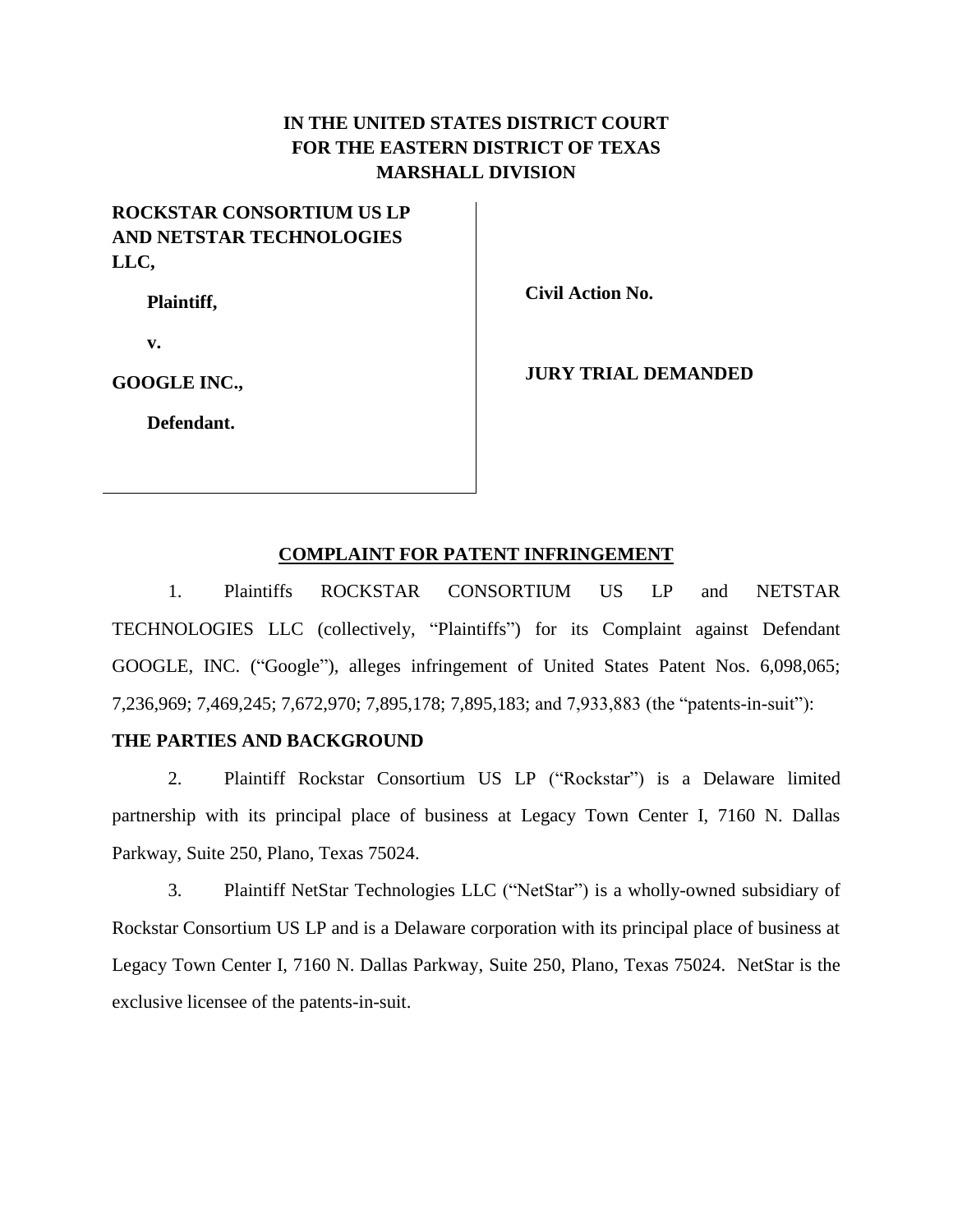4. Plaintiffs are informed and believe, and on that basis allege, that Defendant Google is a Delaware corporation with its principal place of business at 1600 Amphitheatre Parkway, Mountain View, CA 94043.

5. Nortel Networks, a previous assignee of the patents-in-suit, conducted an auction for Nortel's patent portfolio in July 2011. The auction included the patents-in-suit.

6. At that auction, Google and other companies bid for Nortel's portfolio.

7. Google was aware of the patents-in-suit at the time of the auction.

8. Google placed an initial bid of \$900,000,000 for the patents-in-suit and the rest of the Nortel portfolio. Google subsequently increased its bid multiple times, ultimately bidding as high as \$4.4 billion. That price was insufficient to win the auction, as a group led by the current shareholders of Rockstar purchased the portfolio for \$4.5 billion.

9. Despite losing in its attempt to acquire the patents-in-suit at auction, Google has infringed and continues to infringe the patents-in-suit.

#### **JURISDICTION AND VENUE**

10. The court has subject matter jurisdiction pursuant to 28 U.S.C. §§ 1331 and 1338(a) because this action arises under the patent laws of the United States, 35 U.S.C. §§ 1 *et seq.* Venue is proper in this federal district pursuant to 28 U.S.C. §§ 1391(b)-(c) and 1400(b).

## **INFRINGEMENT OF U.S. PATENT NO. 6,098,065**

11. On August 1, 2000, United States Patent No. 6,098,065 (the "'065 patent") was duly and legally issued for an invention entitled "Associative Search Engine." Rockstar is the assignee of the '065 patent and has granted an exclusive license to NetStar, who holds all rights and interest in the '065 patent. A true and correct copy of the '065 patent is attached hereto as Exhibit A.

12. Google has infringed and continues to infringe the '065 patent by its manufacture, use, sale, importation, and/or offer for sale of systems, methods, products, and processes for matching search terms with relevant advertising and/or information based on those search terms and other user data, including but not limited to Google's process of receiving search requests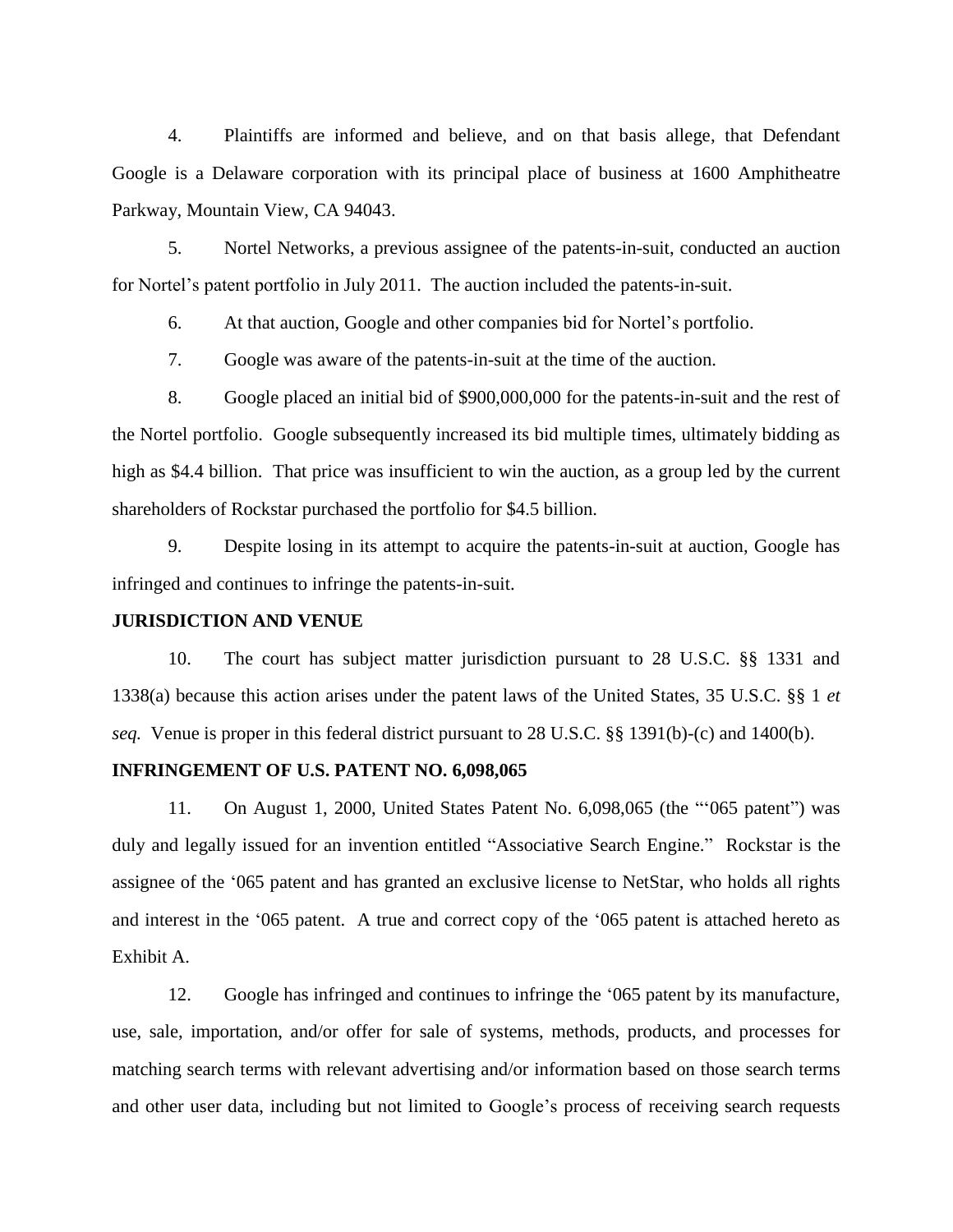from a user, using its search engine to generate search results based at least in part on the search request, selecting—through Google's AdWords and/or any other products, methods, systems, or services Google uses to store and choose relevant advertising—a relevant advertisement based on the search request and/or user data, and providing the search results together with the particular advertisement to the user; and additionally Google's systems, methods, products, and processes of using other user data aside from the search request to help select the search result and/or advertisement; and additionally and alternatively its contributing to and inducement of others to manufacture, use, sell, import, and/or offer for sale infringing systems, methods, products, and processes in the manners described above. Google is liable for its infringement of the '065 patent pursuant to 35 U.S.C. § 271.

13. Google's acts of infringement have caused damage to Plaintiffs, and Plaintiffs are entitled to recover from Google the damages sustained by Rockstar, NetStar, and Rockstar's predecessor assignees as a result of Google's wrongful acts in an amount subject to proof at trial.

## **INFRINGEMENT OF U.S. PATENT NO. 7,236,969**

14. On June 26, 2007, United States Patent No. 7,236,969 (the "'969 patent") was duly and legally issued for an invention entitled "Associative Search Engine." Rockstar is the assignee of the '969 patent and has granted an exclusive license to NetStar, who holds all rights and interest in the '969 patent. A true and correct copy of the '969 patent is attached hereto as Exhibit B.

15. Google has infringed and continues to infringe the '969 patent by its manufacture, use, sale, importation, and/or offer for sale of systems, methods, products, and processes for matching search terms with relevant advertising and/or information based on those search terms and other user data, including but not limited to Google's process of receiving search requests from a user, using its search engine to generate search results based at least in part on the search request, selecting—through Google's AdWords and/or any other products, methods, systems, or services Google uses to store and choose relevant advertising—a relevant advertisement based on the search request and/or user data, and providing the search results together with the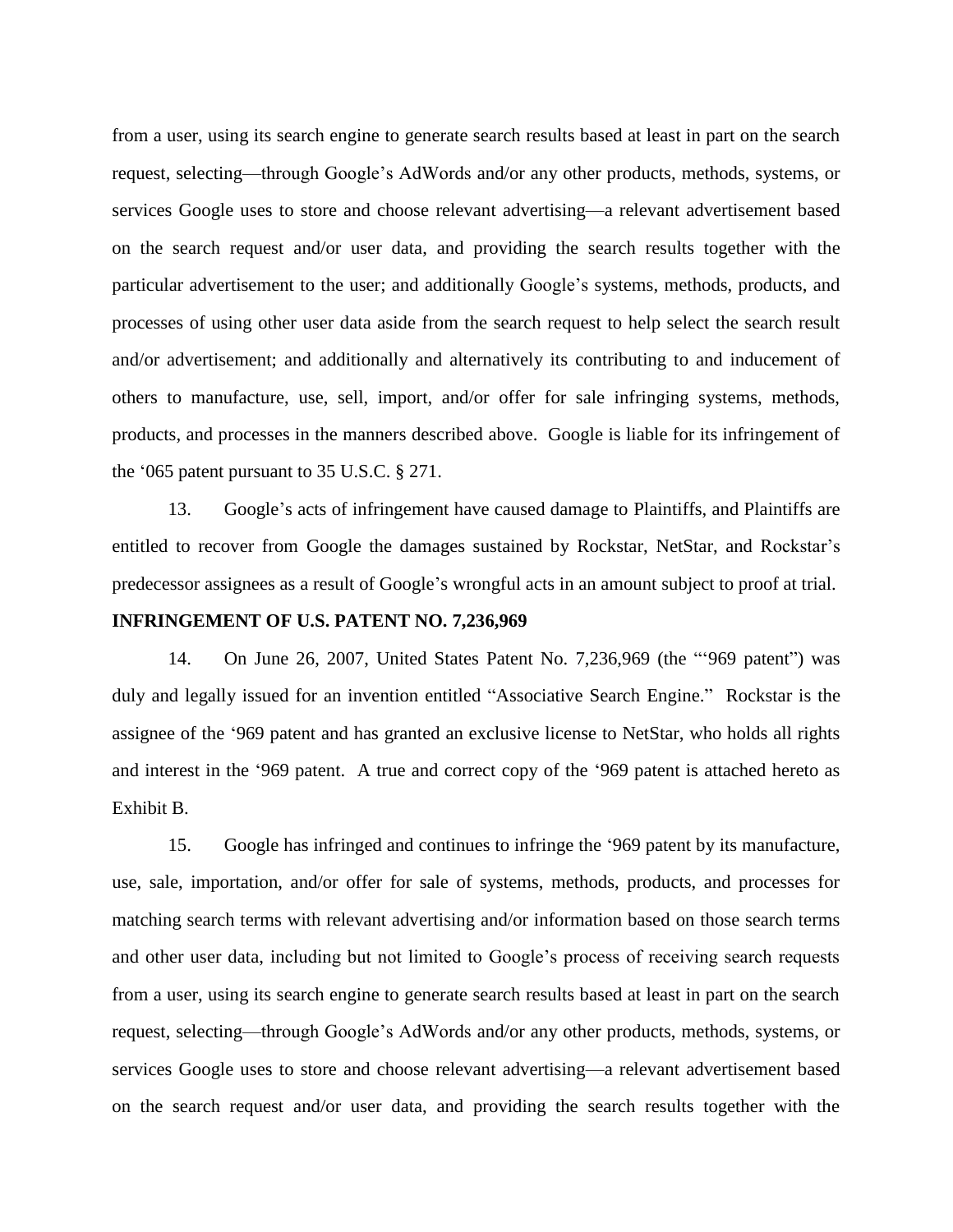particular advertisement to the user; and additionally Google's systems, methods, products, and processes of using other user data aside from the search request to help select the search result and/or advertisement; and additionally and alternatively its contributing to and inducement of others to manufacture, use, sell, import, and/or offer for sale infringing systems, methods, products, and processes in the manners described above. Google is liable for its infringement of the '969 patent pursuant to 35 U.S.C. § 271.

16. Google's acts of infringement have caused damage to Plaintiffs, and Plaintiffs are entitled to recover from Google the damages sustained by Rockstar, NetStar, and Rockstar's predecessor assignees as a result of Google's wrongful acts in an amount subject to proof at trial.

#### **INFRINGEMENT OF U.S. PATENT NO. 7,469,245**

17. On December 23, 2008, United States Patent No. 7,469,245 (the "'245 patent") was duly and legally issued for an invention entitled "Associative Search Engine." Rockstar is the assignee of the '245 patent and has granted an exclusive license to NetStar, who holds all rights and interest in the '245 patent. A true and correct copy of the '245 patent is attached hereto as Exhibit C.

18. Google has infringed and continues to infringe the '245 patent by its manufacture, use, sale, importation, and/or offer for sale of systems, methods, products, and processes for matching search terms with relevant advertising and/or information based on those search terms and other user data, including but not limited to Google's process of receiving search requests from a user, using its search engine to generate search results based at least in part on the search request, selecting—through Google's AdWords and/or any other products, methods, systems, or services Google uses to store and choose relevant advertising—a relevant advertisement based on the search request and/or user data, and providing the search results together with the particular advertisement to the user; and additionally Google's systems, methods, products, and processes of using other user data aside from the search request to help select the search result and/or advertisement; and additionally and alternatively its contributing to and inducement of others to manufacture, use, sell, import, and/or offer for sale infringing systems, methods,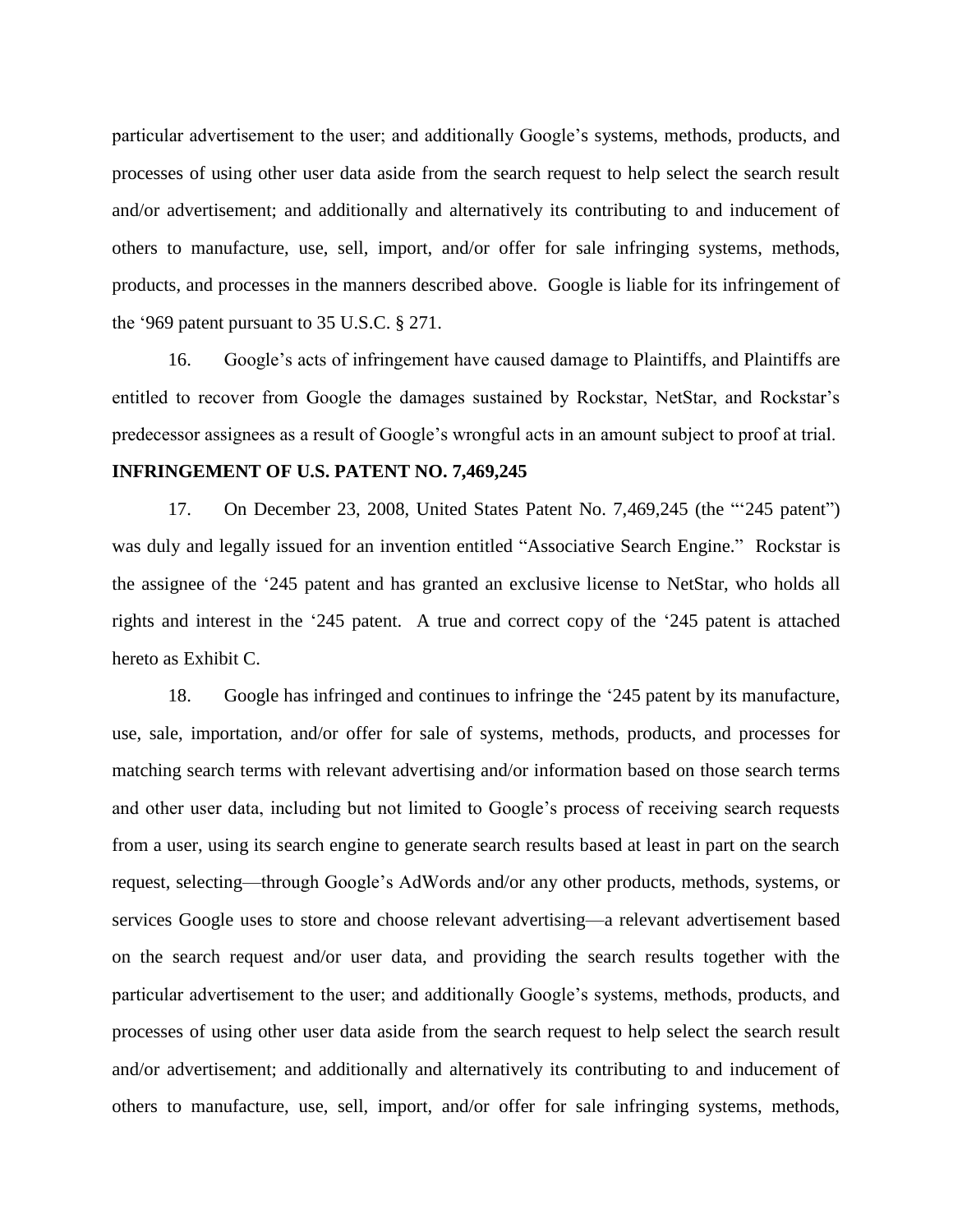products, and processes in the manners described above. Google is liable for its infringement of the '245 patent pursuant to 35 U.S.C. § 271.

19. Google's acts of infringement have caused damage to Plaintiffs, and Plaintiffs are entitled to recover from Google the damages sustained by Rockstar, NetStar, and Rockstar's predecessor assignees as a result of Google's wrongful acts in an amount subject to proof at trial.

#### **INFRINGEMENT OF U.S. PATENT NO. 7,672,970**

20. On March 2, 2010, United States Patent No. 7,672,970 (the "'970 patent") was duly and legally issued for an invention entitled "Associative Search Engine." Rockstar is the assignee of the '970 patent and has granted an exclusive license to NetStar, who holds all rights and interest in the '970 patent. A true and correct copy of the '970 patent is attached hereto as Exhibit D.

21. Google has infringed and continues to infringe the '970 patent by its manufacture, use, sale, importation, and/or offer for sale of systems, methods, products, and processes for matching search terms with relevant advertising and/or information based on those search terms and other user data, including but not limited to Google's process of receiving search requests from a user, using its search engine to generate search results based at least in part on the search request, selecting—through Google's AdWords and/or any other products, methods, systems, or services Google uses to store and choose relevant advertising—a relevant advertisement based on the search request and/or user data, and providing the search results together with the particular advertisement to the user; and additionally Google's systems, methods, products, and processes of using other user data aside from the search request to help select the search result and/or advertisement; and additionally and alternatively its contributing to and inducement of others to manufacture, use, sell, import, and/or offer for sale infringing systems, methods, products, and processes in the manners described above. Google is liable for its infringement of the '970 patent pursuant to 35 U.S.C. § 271.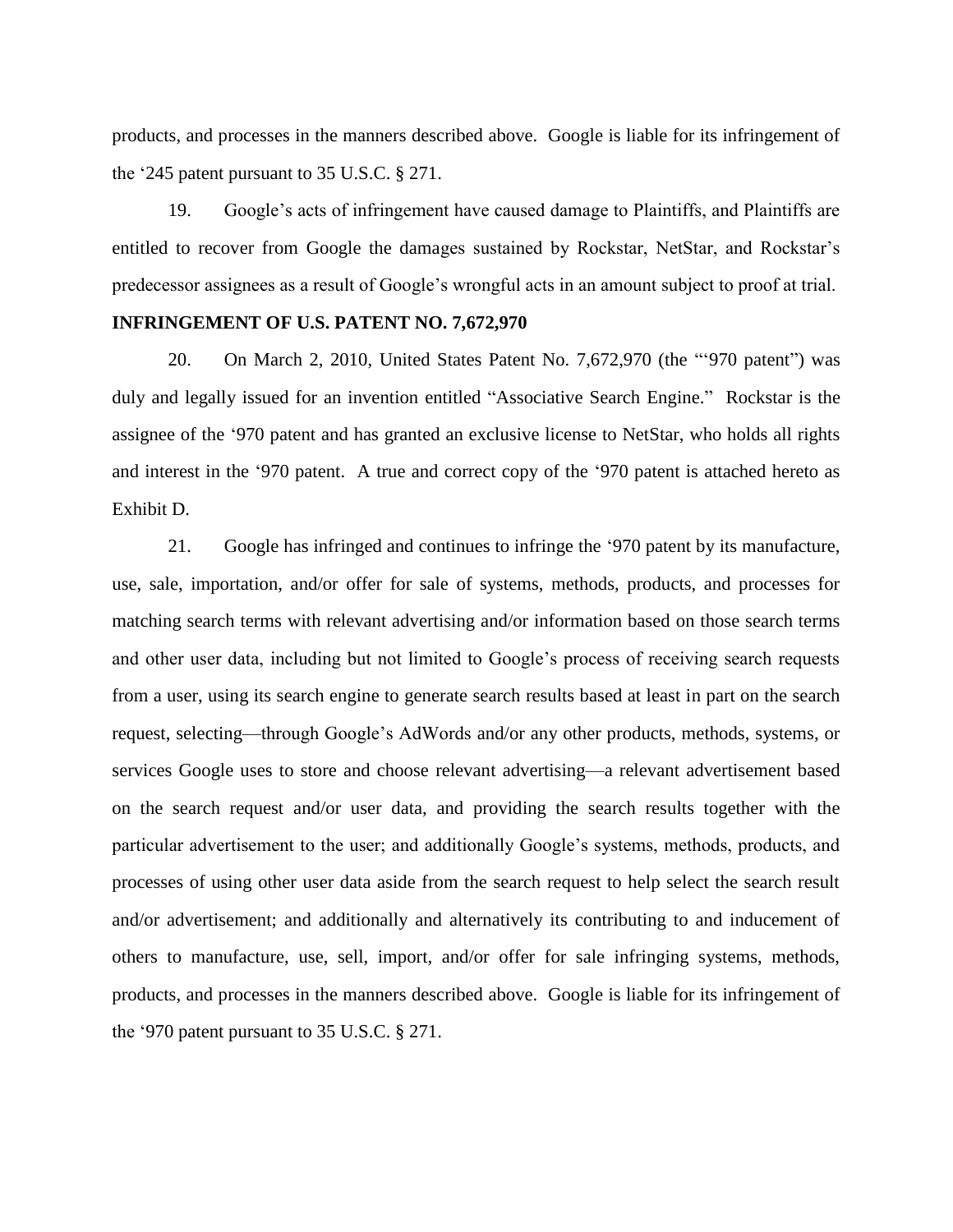22. Google's acts of infringement have caused damage to Plaintiffs, and Plaintiffs are entitled to recover from Google the damages sustained by Rockstar, NetStar, and Rockstar's predecessor assignees as a result of Google's wrongful acts in an amount subject to proof at trial.

## **INFRINGEMENT OF U.S. PATENT NO. 7,895,178**

23. On February 22, 2011, United States Patent No. 7,895,178 (the "'178 patent") was duly and legally issued for an invention entitled "Associative Search Engine." Rockstar is the assignee of the '178 patent and has granted an exclusive license to NetStar, who holds all rights and interest in the '178 patent. A true and correct copy of the '178 patent is attached hereto as Exhibit E.

24. Google has infringed and continues to infringe the '178 patent by its manufacture, use, sale, importation, and/or offer for sale of systems, methods, products, and processes for matching search terms with relevant advertising and/or information based on those search terms and other user data, including but not limited to Google's process of receiving search requests from a user, using its search engine to generate search results based at least in part on the search request, selecting—through Google's AdWords and/or any other products, methods, systems, or services Google uses to store and choose relevant advertising—a relevant advertisement based on the search request and/or user data, and providing the search results together with the particular advertisement to the user; and additionally Google's systems, methods, products, and processes of using other user data aside from the search request to help select the search result and/or advertisement; and additionally and alternatively its contributing to and inducement of others to manufacture, use, sell, import, and/or offer for sale infringing systems, methods, products, and processes in the manners described above. Google is liable for its infringement of the '178 patent pursuant to 35 U.S.C. § 271.

25. Google's acts of infringement have caused damage to Plaintiffs, and Plaintiffs are entitled to recover from Google the damages sustained by Rockstar, NetStar, and Rockstar's predecessor assignees as a result of Google's wrongful acts in an amount subject to proof at trial.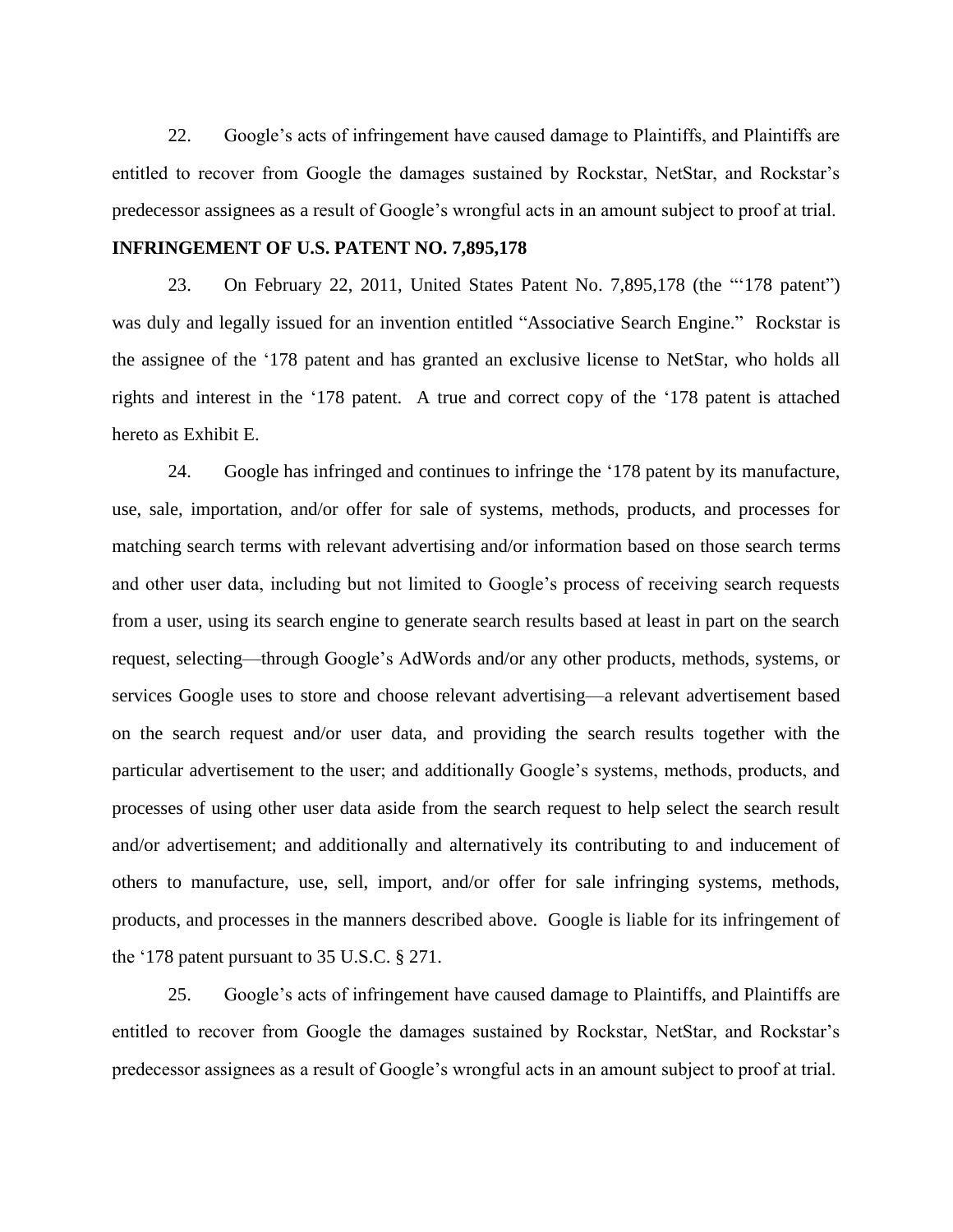#### **INFRINGEMENT OF U.S. PATENT NO. 7,895,183**

26. On February 22, 2011, United States Patent No. 7,895,183 (the "'183 patent") was duly and legally issued for an invention entitled "Associative Search Engine." Rockstar is the assignee of the '183 patent and has granted an exclusive license to NetStar, who holds all rights and interest in the '183 patent. A true and correct copy of the '183 patent is attached hereto as Exhibit F.

27. Google has infringed and continues to infringe the '183 patent by its manufacture, use, sale, importation, and/or offer for sale of systems, methods, products, and processes for matching search terms with relevant advertising and/or information based on those search terms and other user data, including but not limited to Google's process of receiving search requests from a user, using its search engine to generate search results based at least in part on the search request, selecting—through Google's AdWords and/or any other products, methods, systems, or services Google uses to store and choose relevant advertising—a relevant advertisement based on the search request and/or user data, and providing the search results together with the particular advertisement to the user; and additionally Google's systems, methods, products, and processes of using other user data aside from the search request to help select the search result and/or advertisement; and additionally and alternatively its contributing to and inducement of others to manufacture, use, sell, import, and/or offer for sale infringing systems, methods, products, and processes in the manners described above. Google is liable for its infringement of the '183 patent pursuant to 35 U.S.C. § 271.

28. Google's acts of infringement have caused damage to Plaintiffs, and Plaintiffs are entitled to recover from Google the damages sustained by Rockstar, NetStar, and Rockstar's predecessor assignees as a result of Google's wrongful acts in an amount subject to proof at trial.

#### **INFRINGEMENT OF U.S. PATENT NO. 7,933,883**

29. On April 26, 2011, United States Patent No. 7,933,883 (the "'883 patent") was duly and legally issued for an invention entitled "Associative Search Engine." Rockstar is the assignee of the '883 patent and has granted an exclusive license to NetStar, who holds all rights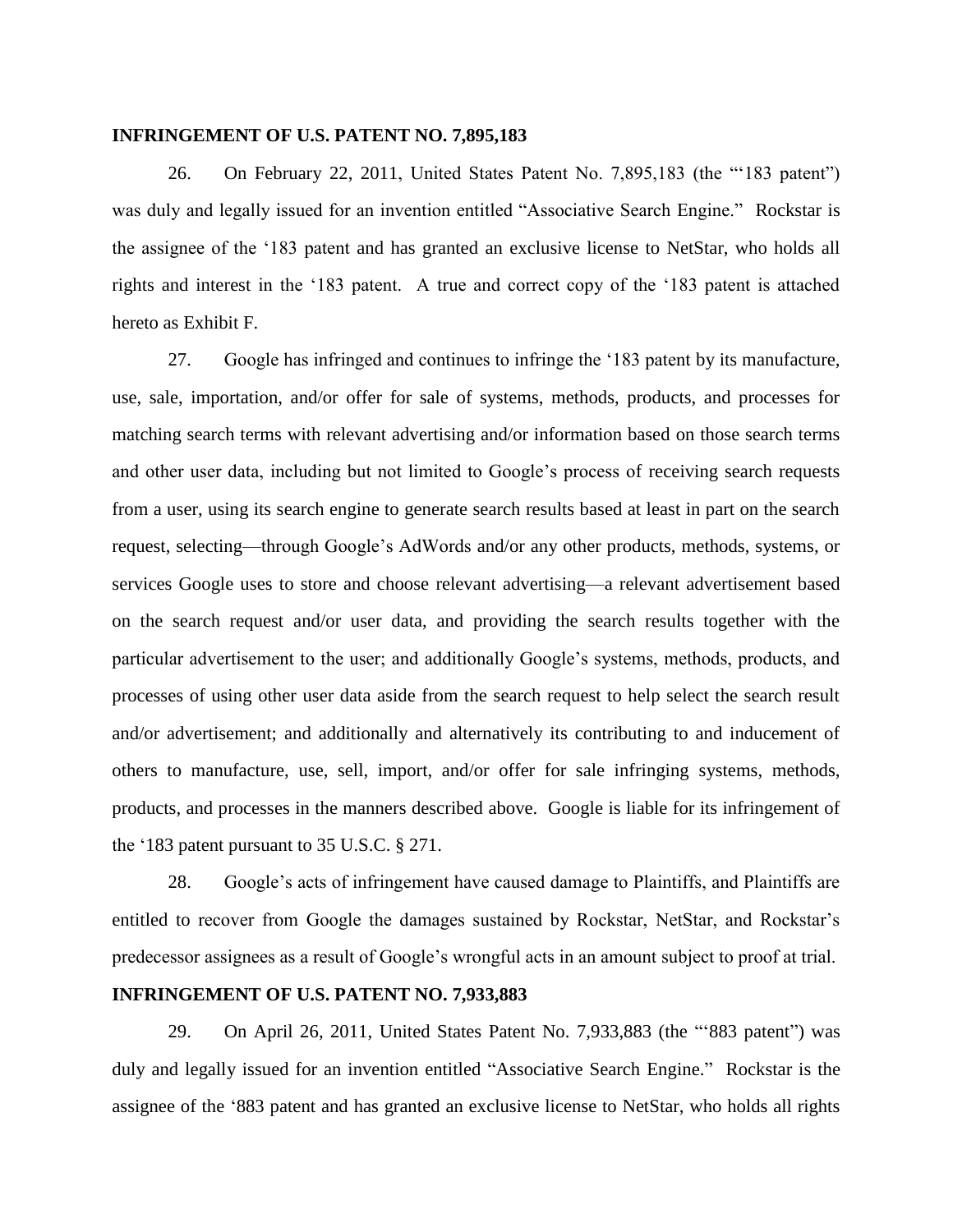and interest in the '883 patent. A true and correct copy of the '883 patent is attached hereto as Exhibit G.

30. Google has infringed and continues to infringe the '883 patent by its manufacture, use, sale, importation, and/or offer for sale of systems, methods, products, and processes for matching search terms with relevant advertising and/or information based on those search terms and other user data, including but not limited to Google's process of receiving search requests from a user, using its search engine to generate search results based at least in part on the search request, selecting—through Google's AdWords and/or any other products, methods, systems, or services Google uses to store and choose relevant advertising—a relevant advertisement based on the search request and/or user data, and providing the search results together with the particular advertisement to the user; and additionally Google's systems, methods, products, and processes of using other user data aside from the search request to help select the search result and/or advertisement; and additionally and alternatively its contributing to and inducement of others to manufacture, use, sell, import, and/or offer for sale infringing systems, methods, products, and processes in the manners described above. Google is liable for its infringement of the '883 patent pursuant to 35 U.S.C. § 271.

31. Google's acts of infringement have caused damage to Plaintiffs, and Plaintiffs are entitled to recover from Google the damages sustained by Rockstar, NetStar, and Rockstar's predecessor assignees as a result of Google's wrongful acts in an amount subject to proof at trial.

#### **WILLFUL INFRINGEMENT**

32. Google's infringement of any or all of the above-named patents is willful and deliberate, entitling Plaintiffs to increased damages under 35 U.S.C. § 284 and to attorneys' fees and costs incurred in prosecuting this action under 35 U.S.C. § 285.

33. Despite losing in its attempt to acquire the patents-in-suit at auction, Google has infringed and continues to infringe the patents-in-suit despite its knowledge of the patents-in-suit and the objectively high likelihood that its actions constitute patent infringement.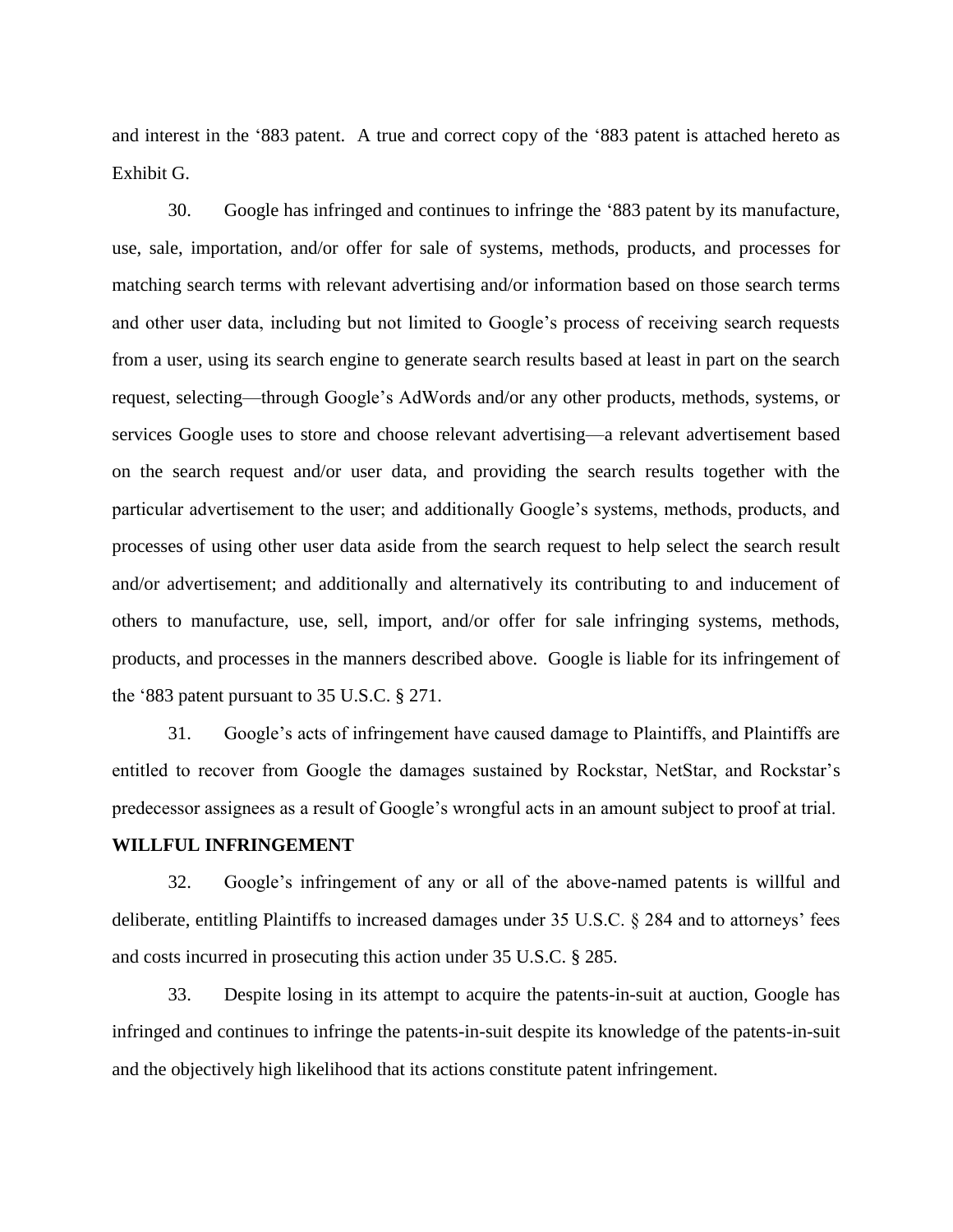#### **JURY DEMAND**

34. Plaintiffs demand a trial by jury on all issues.

# **PRAYER FOR RELIEF**

WHEREFORE, Plaintiffs ROCKSTAR CONSORTIUM US LP and NETSTAR TECHNOLOGIES LLC request entry of judgment in their favor and against Defendant Google, Inc. as follows:

a) Declaration that Google has infringed U.S. Patent Nos. 6,098,065; 7,236,969; 7,469,245; 7,672,970; 7,895,178; 7,895,183; and 7,933,883;

b) Declaration that Google's infringement has been willful and enhanced damages and fees as a result of that willfulness under 35 U.S.C. § 284;

c) Awarding the past and future damages arising out of Google's infringement of U.S. Patent Nos. 6,098,065; 7,236,969; 7,469,245; 7,672,970; 7,895,178; 7,895,183; and 7,933,883 to Plaintiffs together with prejudgment and post-judgment interest, in an amount according to proof;

d) Awarding attorneys' fees, costs, or other damages pursuant to 35 U.S.C. §§ 284 or 285 or as otherwise permitted by law; and

e) For such other costs and further relief as the Court may deem just and proper.